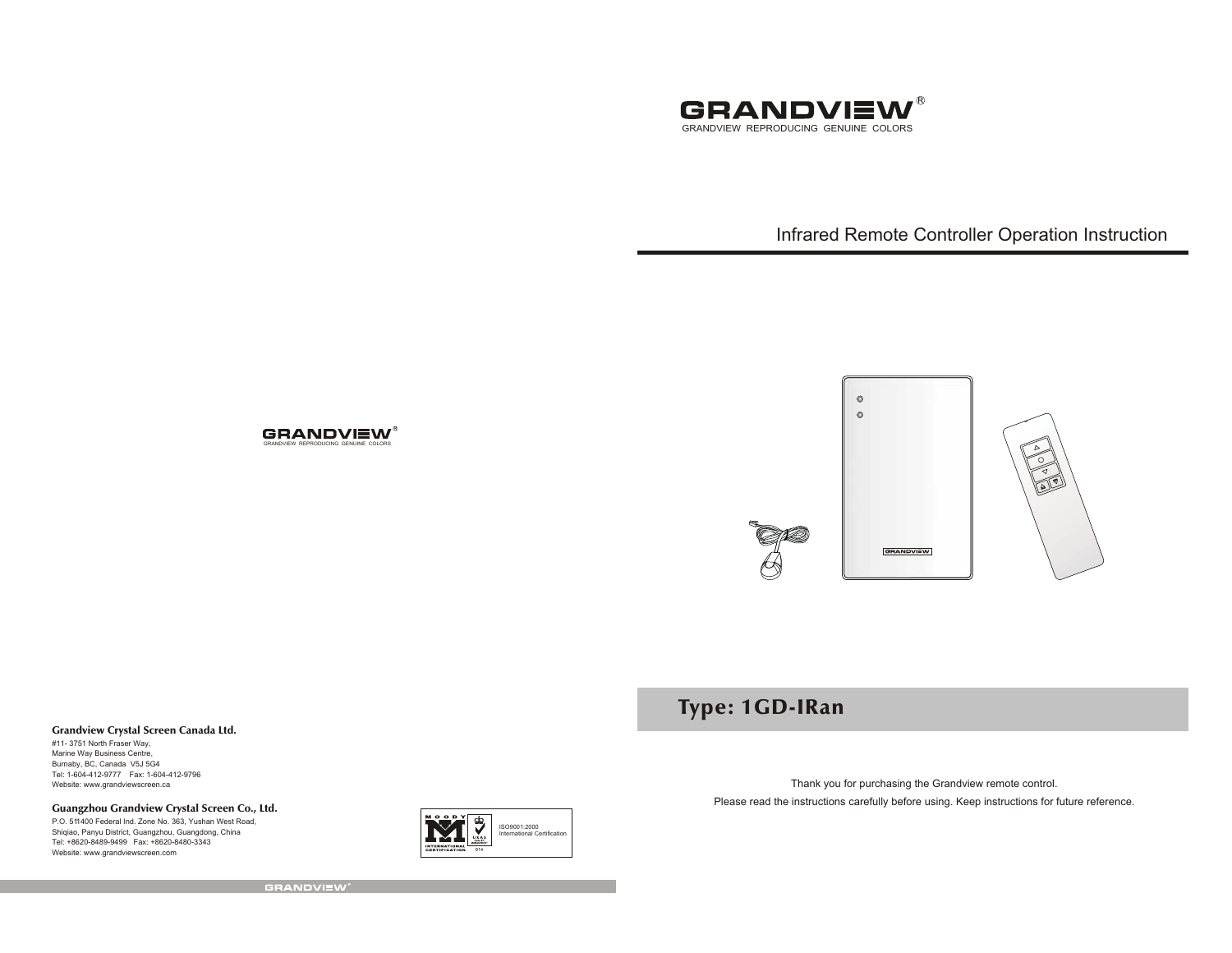| <b>Contents</b><br>the control of the control of the control of the control of the control of the control of the control of the control of the control of the control of the control of the control of the control of the control of the control |  |
|--------------------------------------------------------------------------------------------------------------------------------------------------------------------------------------------------------------------------------------------------|--|
|                                                                                                                                                                                                                                                  |  |
|                                                                                                                                                                                                                                                  |  |
| Safety Information $\cdots$ $\cdots$ $\cdots$ $\cdots$ $\cdots$ $\cdots$ $\cdots$ $\cdots$ $\cdots$ $\cdots$ $\cdots$ $\cdots$ $\cdots$ $\cdots$ $\cdots$                                                                                        |  |
|                                                                                                                                                                                                                                                  |  |
|                                                                                                                                                                                                                                                  |  |
| Controller Instruction                                                                                                                                                                                                                           |  |
| Trouble Shooting (and the content of the content of the content of the shooting of the state of the state of the state of the state of the state of the state of the state of the state of the state of the state of the state                   |  |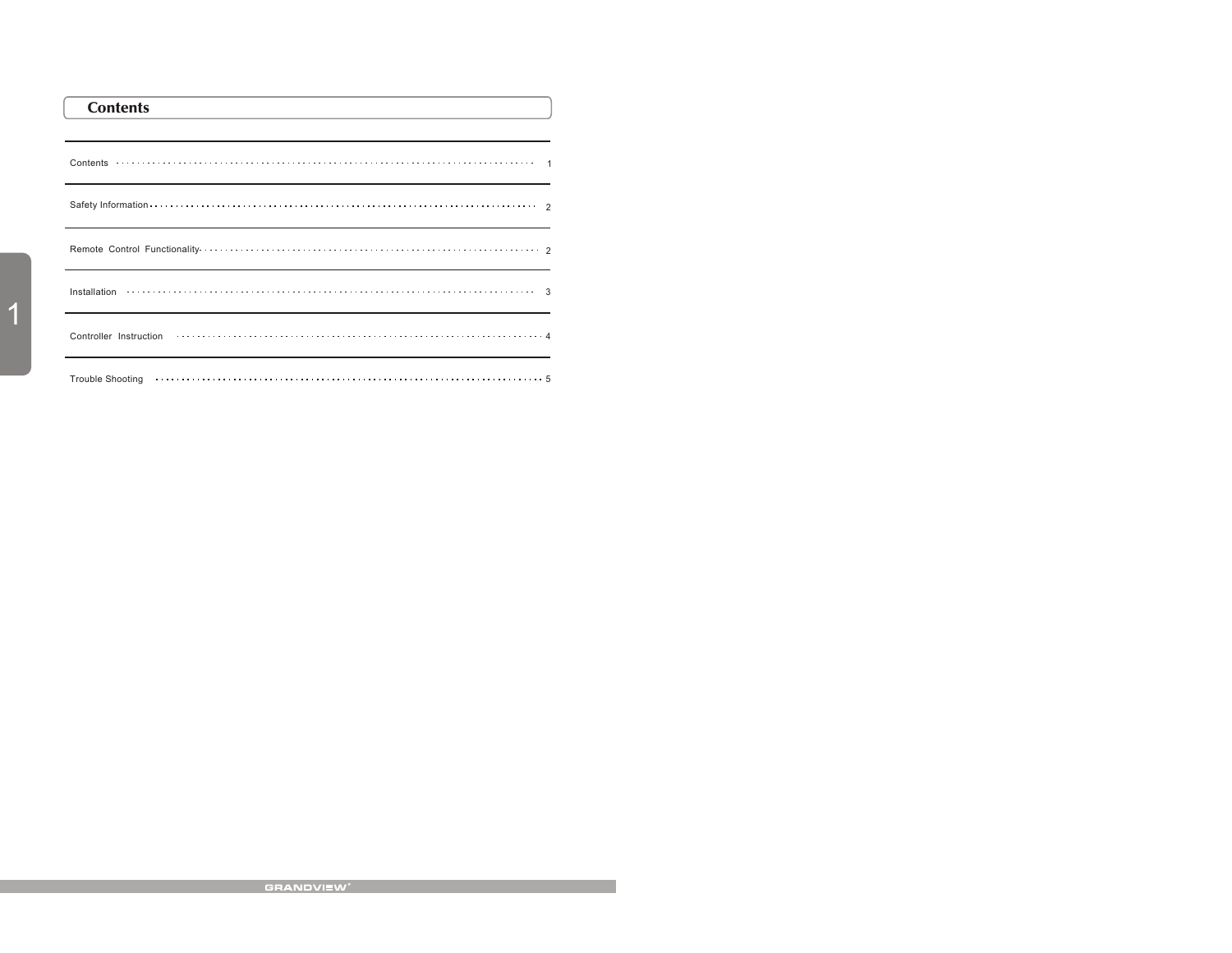## Trouble Shooting

If the controller doesn't work normally, please follow the form below. If the problem is not induded in the form below, please contact the available dealer or contact Grandview after service dept directly.

| Problems<br>The indicator light on<br>receiver is not working.                                                                                                                     | Reasons<br>1. The power plug is loose.<br>2. The power connection of receiver is<br>not correct.<br>3. The fuse on the receiver is damaged.                                                                                                                                                                                                                                                                                                                           | Correction<br>. Tighten the power plug.<br>2. Check the connection on the wiring<br>diagram.<br>3. Replace fuse.                                                                                                                                                                                                                                                                                                                                                                                               |
|------------------------------------------------------------------------------------------------------------------------------------------------------------------------------------|-----------------------------------------------------------------------------------------------------------------------------------------------------------------------------------------------------------------------------------------------------------------------------------------------------------------------------------------------------------------------------------------------------------------------------------------------------------------------|----------------------------------------------------------------------------------------------------------------------------------------------------------------------------------------------------------------------------------------------------------------------------------------------------------------------------------------------------------------------------------------------------------------------------------------------------------------------------------------------------------------|
| The indicator light on<br>receiver is working,<br>while the signal light<br>on the receiver is not<br>working when pressing<br>the button on the emitter<br>(motor is not working) | 1. The power of battery is not enough<br>or the placement of anode and<br>cathode is wrong.<br>2. The power connection of receiver<br>is not correct.<br>3. Remote control distant or angle is<br>wrong.<br>4. There are barriers in front of emitter<br>or receiver head.<br>5. The connection between receiver and<br>crystal receiver head is not tightened.<br>6. If the screen can be controlled by m anua I<br>controller, there are problems with<br>receiver. | . Please refer to the instruction letter<br>to check the placement of the<br>battery. If there is still problem<br>please replace the battery.<br>2. Check the connection on the<br>wiring diagram.<br>3. The maximum distance of operation<br>is 8 meters. The angle should not<br>be more than 30 degrees.<br>4. Remove the barriers in front of emitter<br>or receiver head.<br>5. Tighten the crystal receiver head.<br>6. Connect available dealer or Grandview<br>after-sales dept for trouble shooting. |

#### Safety Information

# Warning

- When assembling the receiver, make sure to keep cable end down and to keep away from water.
- The Shortest distance from receiver to ground is 1.5 meter.
- Please assemble according to the assembly instruction, don't pull or drag the cable or other parts after assembly. Please take off the plug first if you want to move the device.
- If the cord is broken please contact local dealer to replacee
- Make sure the voltage is AC 110V/60Hz, otherwise it will be unsafe.
- After one year, check battery for leakage. If necessary replace please. Don't throw into fire.
- Never change or alter the controller yourself, this will cause safety concerns and will void warranty.
- Don't use the receiver outdoor.

#### Remote Control Functionality



Figure 1